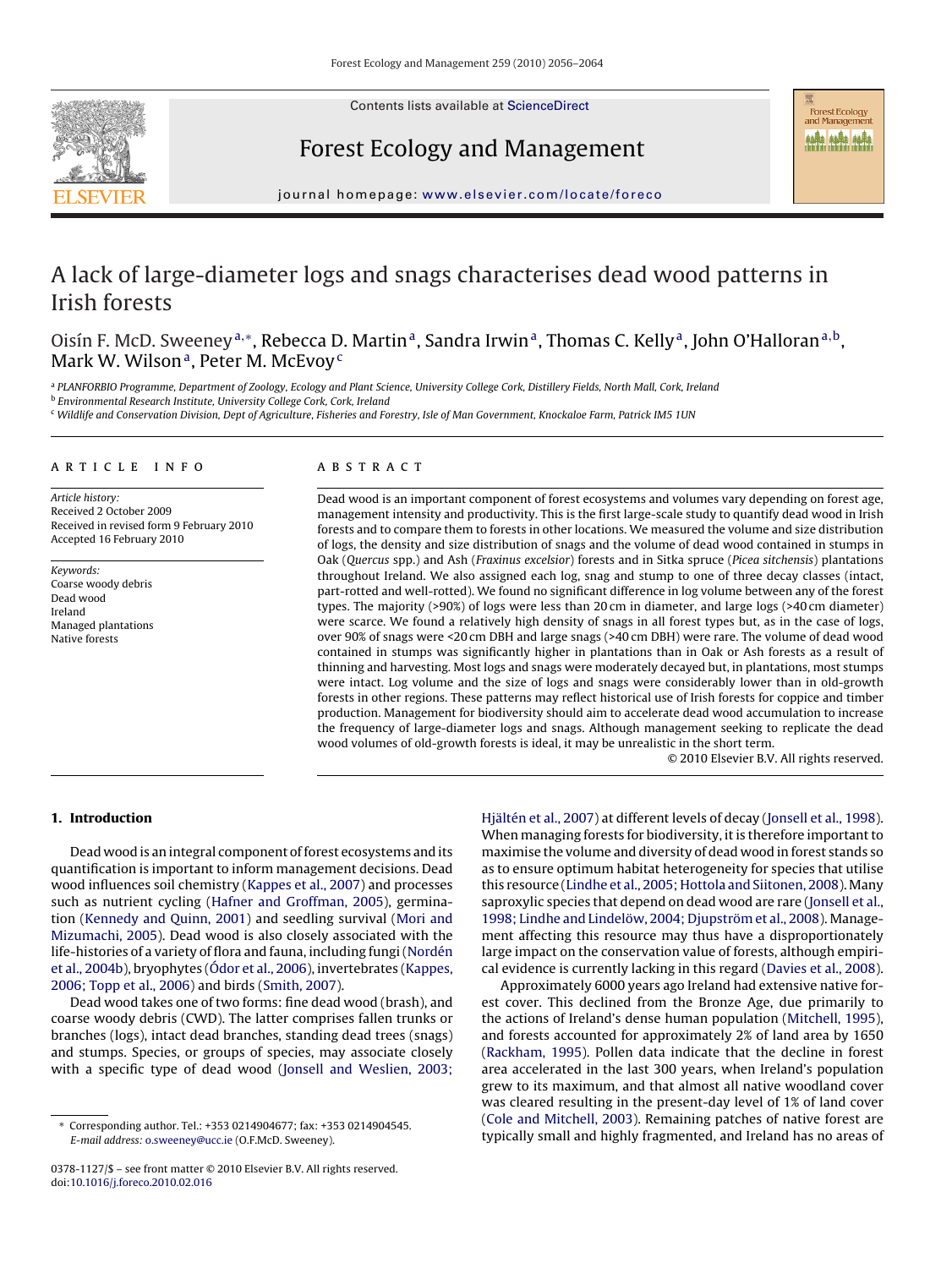primeval forest or large tracts of continuous forest cover comparable to those found in Northern and Eastern Europe. All of Ireland's remaining native forests have been subject to management at some point. Non-native coniferous plantations were first introduced in the 1700s [\(O'Carroll, 1984\)](#page-7-0) but European Union grant schemes in the 1980s contributed to a rapid expansion of the area under commercial forests, and today approximately 10% of Irelands land area is forested, 90% with coniferous plantations. The most commonly occurring tree, comprising ∼60% of Ireland's forest estate, is nonnative Sitka spruce (Picea sitchensis) [\(Forest Service, 2007\).](#page-7-0)

Data on dead wood volumes and type are important to forest managers seeking to maximise biodiversity. Estimates of dead wood volumes are available from many different countries, but until now there has been no estimate of the quantity of dead wood in native Irish forests. In this paper we compare the volume, size distribution and decay status of dead wood contained in logs and stumps and the density, DBH distribution and decay level of snags in the two most prevalent native forest types in Ireland: those dominated by Oak (Quercus spp.) and those with a high proportion of Ash (Fraxinus excelsior) in the canopy.We also estimate dead wood metrics in coniferous plantations, to allow direct comparison of dead wood levels between native forests and non-native plantations due to the prevalence of plantations in Ireland and elsewhere, and a corresponding need to evaluate their potential utility to biodiversity. Existing data for Irish plantations [\(Forest Service, 2007\)](#page-7-0) was collected using a different survey methodology from that adopted by the majority of published studies. We then place these figures in a European and global context, paying special attention to studies that have quantified dead wood levels in old-growth or 'pristine' forests (these offer a reference point against which Irish native forests can be compared) and studies that assess managed forests. We finish by making recommendations for future management of native and plantation forests based on the results of this study.

# **2. Methods**

#### 2.1. Study site selection and management history

We conducted dead wood surveys in 20 native forests. 10 were dominated by Oak and 10 had a large proportion of Ash in the canopy alongside Oak. These forests correspond to the WN1 and WN2 classifications of Irish habitats [\(Fossitt, 2000\).](#page-7-0) We also surveyed five commercially mature (40–50 years old) Sitka spruce plantation forests (Fig. 1). The size of the native forests ranged between 8.3 and 119 ha, with an average forest size of 36 ha. It was not possible to calculate a meaningful size for the plantation forests as the studied stands were usually embedded in a larger area of uneven aged plantation forests.Where possible, native forests were selected for study based on their presence on maps dating from the 1840s (the earliest available for Ireland). In the case of forests in Northern Ireland, forests were selected that were listed as ancient (continuously wooded since 1600), long-established (appearing on maps dating from 1840s maps) or possibly ancient in a survey of native forest patches [\(The Woodland Trust, 2007\).](#page-8-0) This was to ensure that forest age was not a confounding factor when attempting to explain differences in dead wood volumes. However, two forests that were surveyed were not on the 1840s maps and are thus somewhat younger. These were selected due to a lack of suitable alternative sites in the Irish landscape. As dead wood patterns in these forests did not differ from the older forests, they are included in the data presented.

Information on management of individual forest patches is scarce, but a survey of native woodlands in the Republic of Ire-land ([Perrin et al., 2008\) f](#page-8-0)ound man-made structures (walls, ditches, banks, ruined buildings or ridges) in 15 of the native forests in this study (the other 5 forests did not appear in their study) which sug-



**Fig. 1.** Distribution of dead wood study sites: ( $\bullet$ ) Oak; ( $\blacktriangle$ ) Ash; ( $\blacktriangleright$ ) Sitka spruce plantation.

gests widespread historical exploitation of forest resources. Six of the native forests in this study are owned by the National Parks and Wildlife Service (NPWS) and are designated as Special Areas of Conservation, which prohibits the removal or felling of any timber. However, all designations are recent (within 10–30 years). At least four forests are known to have been managed for coppice, with one cut over as recently as 1920 [\(Rackham, 2006\).](#page-8-0) A study of woodlands in Northern Ireland [\(The Woodland Trust, 2007\)](#page-8-0) identified two of the forests in this study as 'possibly ancient woodland', and one as 'long-established' woodland. Ideally, we would have liked to control for management but, given the scarcity of woodland in Ireland and the widespread history of human exploitation of woodlands, this was not possible. However, we restricted our site selection to those forests that showed no signs of recent management.

# 2.2. Dead wood transects and log volume calculation

We used ArcGIS v9.2 to randomly place 10 transect start points in each of the 25 forest patches: 10 Oak, 10 Ash and 5 Sitka spruce plantations. The design was unbalanced as this study was part of a larger study to investigate the biodiversity of native and plantation forests and time was limiting. To compensate for the unbalanced survey design, we selected five Oak and five Ash forests at random and calculated the dead wood data from these sites. We repeated this process five times and took the mean value from the five random samples. We then compared these data to the calculations using all sites and all transects to ascertain whether the different number of sites surveyed affected the dead wood estimations.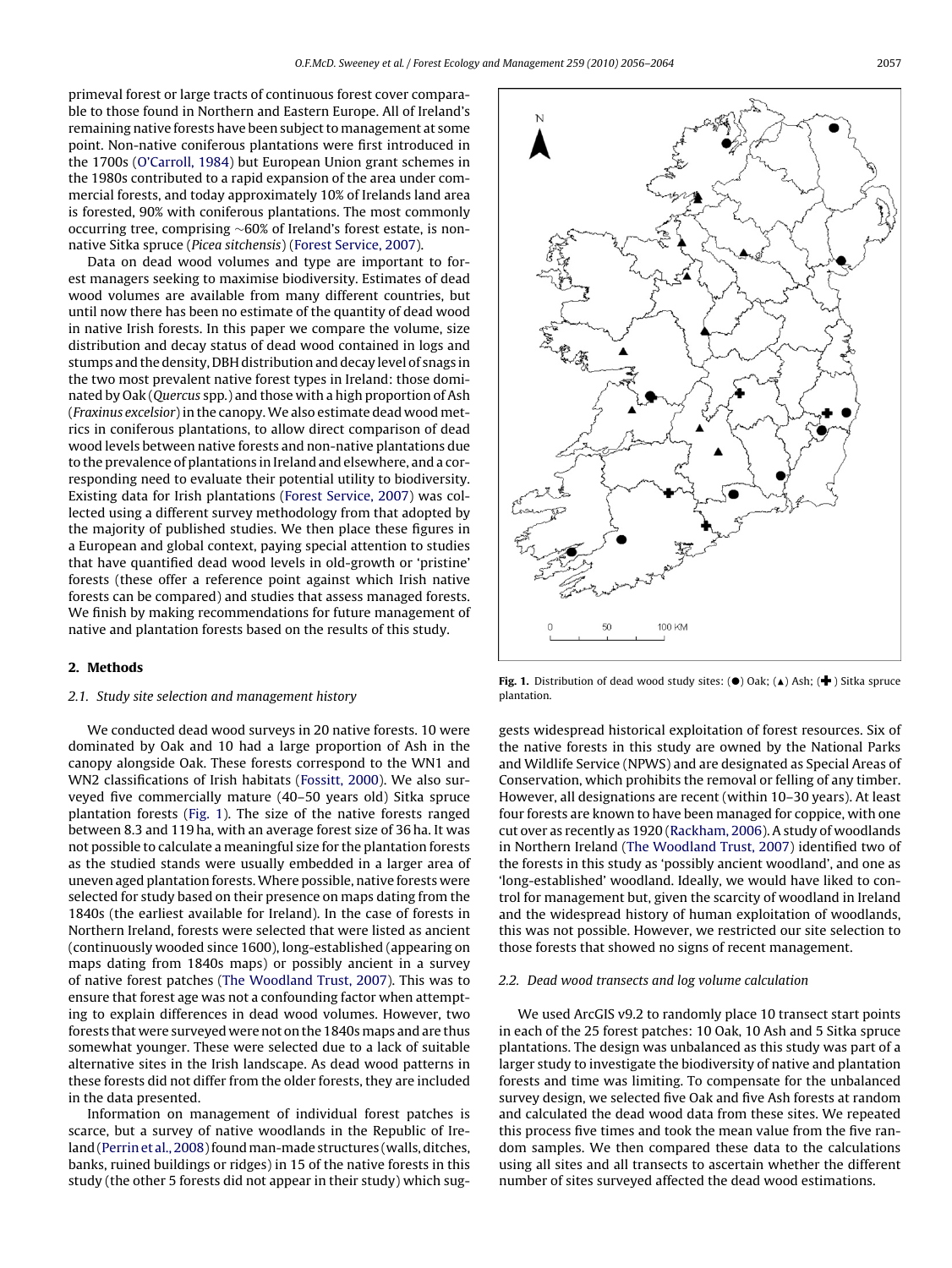# **Table 1**

|  | Summary of dead wood metrics for Oak, Ash and plantation forests after having been corrected for unequal survey effort. |  |
|--|-------------------------------------------------------------------------------------------------------------------------|--|
|  |                                                                                                                         |  |

| Dead wood metric |                                               |              |                                                                                         |              |               |                 |            |             |
|------------------|-----------------------------------------------|--------------|-----------------------------------------------------------------------------------------|--------------|---------------|-----------------|------------|-------------|
|                  | Log volume ( $m^3$ ha <sup>-1</sup> $\pm$ SE) |              | Stump volume ( $m^3$ ha <sup>-1</sup> $\pm$ SE)<br>Snag density (No. $ha^{-1} \pm SE$ ) |              |               |                 |            |             |
| Oak              | Ash                                           | Plantation   | Oak                                                                                     | Ash          | Plantation    | Oak             | Ash        | Plantation  |
| 20.68            | 27.06 (1.32)                                  | 13.55 (1.90) | 92.21 (3.28)                                                                            | 86.84 (7.79) | 72.26 (30.23) | $6.07 \pm 2.71$ | 7.90(3.52) | 25.40(5.16) |

Prior to visiting the site, we assigned one of eight compass bearings (N, NE, E, SE, S, SW, W, NW), denoting transect orientation, to each start point. This was to ensure that there was no observer bias either towards or away from large logs or snags [\(Ringvall and](#page-8-0) [Ståhl, 1999\).](#page-8-0) We located start points in the field with the aid of a Garmin GPS. Each transect was 30 m long and measured out with a tape measure which then formed the transect centre line.Most Irish forest patches are small and, in many of the smallest patches, transects longer than 30 m would have exited the forest. For the sake of consistency, we therefore fixed transect lengths at 30 m transect length in all forests. We then conducted as many transects as patch size and terrain allowed in each site, up to a maximum of 10, to ensure that each forest was sampled as thoroughly as possible. Following data collection, transect lengths were corrected for slope to ensure that dead wood calculations were as accurate as possible. To check that the variable transect numbers did not bias results, we selected seven transects at random from each study site and used the raw data from those transects to calculate the dead wood estimates. We then compared these results to those calculated using all transects.

We used line-intersect sampling (see [Kirby et al., 1998,](#page-7-0) for a detailed description of the methodology) to calculate the volume of logs in all of the forest patches. We recorded all logs greater than or equal to 5 cm in diameter at the point of intersection with the transect line and placed each log into one of five size classes: 5–10 cm, 11–20 cm, 21–30 cm, 31–40 cm and >40 cm. These intersections were then converted to volume of fallen wood  $(m^3 \text{ ha}^{-1})$ per transect using the mean diameter of measured logs in each size class. The mean of the volumes calculated from each transect was then taken as the site volume. We used 5 cm as a minimum log diameter as we felt that using a larger minimum diameter would have underestimated log volumes. However, to ensure comparability with as many published studies as possible, we also calculated log volumes using a minimum diameter of both 7 cm and 10 cm. We also assigned each log to one of three decomposition classes: (1) intact (still solid with bark attached); (2) part-rotted (bark absent and beginning to decompose) and (3) well-rotted (crumbly).

## 2.3. Standing dead wood and stumps

We classed snags as standing dead wood greater than 2 m in height. We recorded only those snags with a diameter at breast height (DBH) of greater than 5 cm that were within 2 m either side of the transect line. Snags were placed in the same three rot categories as used for logs. Because the area surveyed was known (for a flat 30 m transect,  $60 \text{ m}^2$  was surveyed each side of the transect line, resulting in a total of  $120 \text{ m}^2$ ) we were able to calculate the density of snags. We did not attempt to calculate snag volume as the precise height of snags was not measured. We also recorded all stumps (standing dead wood less than 2 m in height) located within 2 m each side of the transect line. These were treated as frustums (truncated cones) and were measured both at the base and the top, allowing calculation of the dead wood volume using the formula:

$$
V = \frac{\pi h}{3} * (b^2 + bd + d^2)
$$

where  $h$  is the height of the frustum,  $b$  the basal diameter and  $d$  the top diameter. The dead wood volume ha<sup>-1</sup> contained in stumps was subsequently obtained by calculating the number total of stumps  $ha^{-1}$  at each site and multiplying this figure by the total dead wood volume in measured stumps.

#### 2.4. Data analysis

Data were checked for homogeneity and normality using SPSS [\(SPSS Inc., 2006\).](#page-8-0) We used ANOVA and a Tukey HSD post hoc test to compare the mean volume of dead wood contained in stumps and snag density between the three site types. The log volume data did not meet the assumptions of parametric tests and therefore a Kruskal–Wallis test with a Dunne's post hoc was used. Graphs of log volumes and snag densities revealed one Ash site in each with an outlying value that could not be addressed by transformations. Analysis was run with and without these sites and it was found that their inclusion did not alter the outcome of the results. We therefore present results for all data points. A log volume outlier also existed in plantation forests and was removed from analysis. This site contained large areas of wind-throw and therefore did not represent a typically managed plantation.

#### **3. Results**

We calculated the dead wood metrics for all the forests, and again for the data corrected for differences in survey effort. The corrections did not have a large effect on the dead wood metrics and so, from this point on, we analyse only those metrics that were corrected for survey effort so that data are directly comparable between site types (Table 1).

# 3.1. Logs

The mean volume of logs in Oak forests was  $20.68 \pm 1.87 \,\mathrm{m}^3 \,\mathrm{ha}^{-1}$  (range: 15.01–25.94 m<sup>3</sup> ha<sup>-1</sup>; median  $= 21.19 \text{ m}^3 \text{ ha}^{-1}$ ). The mean log volume in Ash forests was  $27.06 \pm 1.32 \,\mathrm{m^3\,ha^{-1}}$  (range: 24.49–30.67 m<sup>3</sup> ha<sup>-1</sup>; median = 25.39 m<sup>3</sup> ha<sup>-1</sup>) and the mean log volume in plantations was  $13.55 \pm 1.90$  m<sup>3</sup> ha<sup>-1</sup> (range: 8.74–18.97 m<sup>3</sup> ha<sup>-1</sup>; median = 13.24). We found a significant difference in log volume between the three forest types (Kruskal–Wallis  $H = 11.64$ ;  $P < 0.01$ ). Dunn's post hoc indicated no significant difference between the log volumes of Oak and Ash forests  $(Q=1.58, P>0.05)$  or between Oak and plantation forests ( $Q = 1.49$ ,  $P > 0.05$ ), but Ash forests had significantly higher log volumes than plantations ( $Q = 2.99$ ,  $P < 0.01$ ).

In all forests, over 90% of all recorded logs were less than 20 cm in diameter. In plantations, no logs over 40 cm in diameter were recorded while in each of Oak and Ash forests, logs of this size were rare [\(Table 2\).](#page-4-0) Most recorded logs in all size classes were partrotted, except in the largest category where half of recorded logs were well-rotted [\(Fig. 2\).](#page-3-0)

Re-calculating log volumes using a minimum diameter of 7 cm and 10 cm at the point of intersection did not result in a large decrease in the log volumes in Oak forests (7 cm: mean = 20.12  $\pm$  1.98 m<sup>3</sup> ha<sup>-1</sup>; 10 cm: mean = 18.51  $\pm$  1.95 m<sup>3</sup> ha<sup>-1</sup>).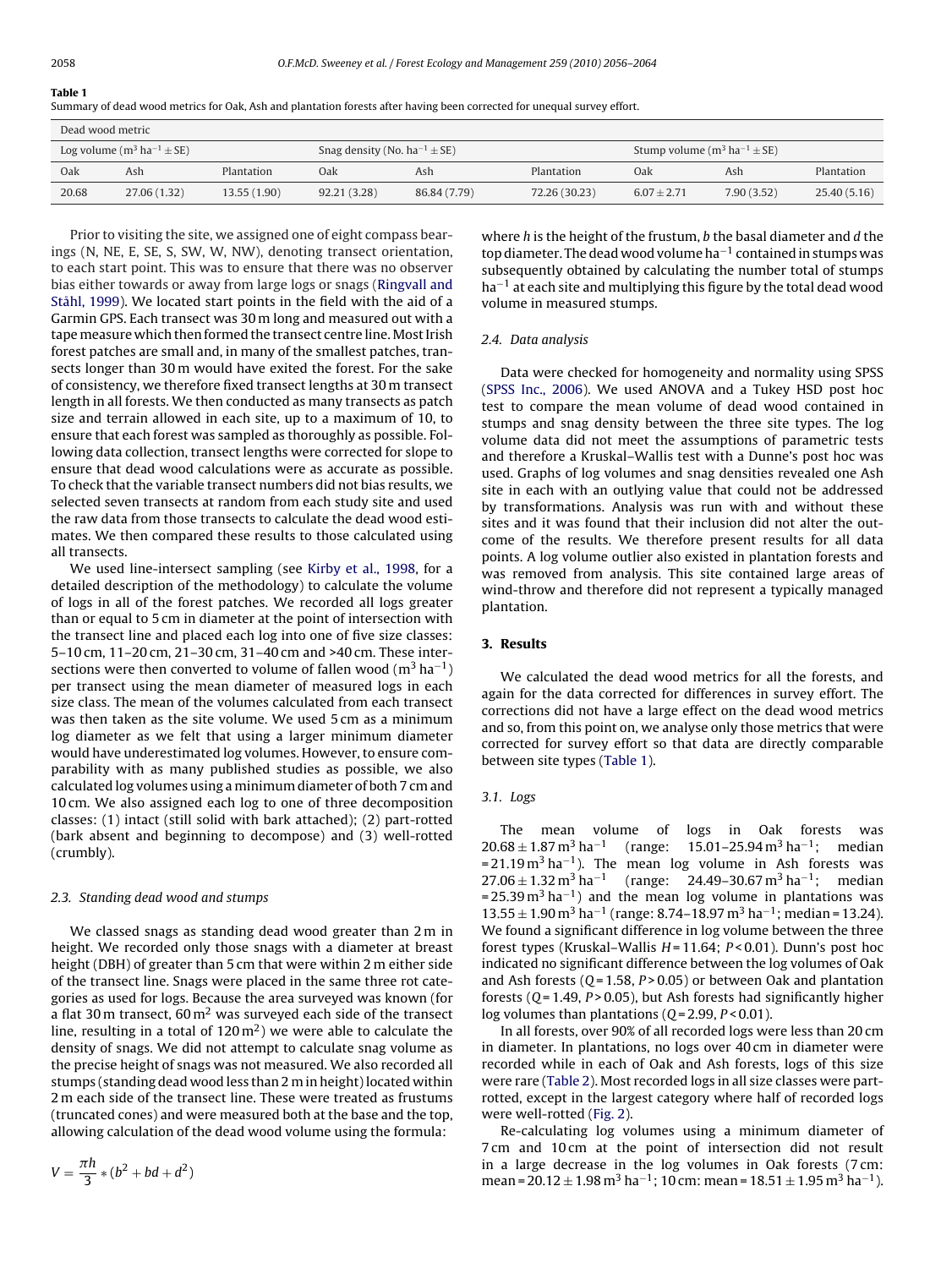<span id="page-3-0"></span>

**Fig. 2.** Percentage of recorded logs in each size class in each rot category (intact = black section; part-rotted = open section; well-rotted = shaded section). O, Oak; A, Ash and P, plantation. Actual numbers (corrected for survey effort) are shown above the bars.

Log volumes in Ash forests were not reduced substantially after the 7 cm cut-off (mean =  $26.91 \pm 1.38$  m<sup>3</sup> ha<sup>-1</sup>), but were reduced by approximately 25% after considering only  $\log s \geq 10$  cm diameter (mean =  $20.97 \pm 1.41$  m<sup>3</sup> ha<sup>-1</sup>). Similarly, in plantations, log volume was not significantly reduced after analysing logs ≥7 cm diameter (mean =  $11.85 \pm 2.45$  m<sup>3</sup> ha<sup>-1</sup>), but was reduced by around 40% after analysing only logs ≥10 cm diameter (mean =  $8.19 \pm 3.15$  m<sup>3</sup> ha<sup>-1</sup>) (Fig. 3).

#### 3.2. Snags and stumps

We recorded only two snags greater than 30 cm DBH (both in Oak forests) and only one of these (0.5%) was greater than 40 cm DBH. However this snag was removed after correcting for survey effort ([Table 2\)](#page-4-0). In Oak forests, mean snag density was  $92.21 \pm 3.28$  ha<sup>-1</sup> (range: 81.34–100.39 ha<sup>-1</sup>; median = 90.86 ha<sup>-1</sup>), and in Ash forests, mean snag den-<br>sity was  $86.84$  ha<sup>-1</sup> ± 7.79 (range: 61.03-107.27 ha<sup>-1</sup>; sity was  $86.84 \text{ ha}^{-1} \pm 7.79$  (range: 61.03–107.27 ha<sup>-1</sup>; median = 89.52 ha<sup>-1</sup>). Snag density in plantations was median = 89.52 ha<sup> $-1$ </sup>). Snag density  $72.26 \pm 30.24$  snags ha<sup>-1</sup> (range: 11.90–170.73 snags ha<sup>-1</sup>; median = 59.52). There was no significant difference between the density of snags in the three forest types (Kruskal–Wallis  $H = 0.74$ ;  $P > 0.05$ ).

Snag size distribution over all forests closely resembled that of logs with over 90% of all recorded snags under 20 cm DBH. As in the case of logs, most snags were categorised as part-rotted. All 30 snags recorded in plantations were under 20 cm DBH and none were classed as well-rotted ([Fig. 4\).](#page-4-0)



**Fig. 3.** Mean log volume (m<sup>3</sup> ha<sup>-1</sup> ± SE) in Oak (grey bars), Ash (open bars) and plantation (shaded bars) forests when calculated using minimum log diameters of 5 cm, 7 cm and 10 cm.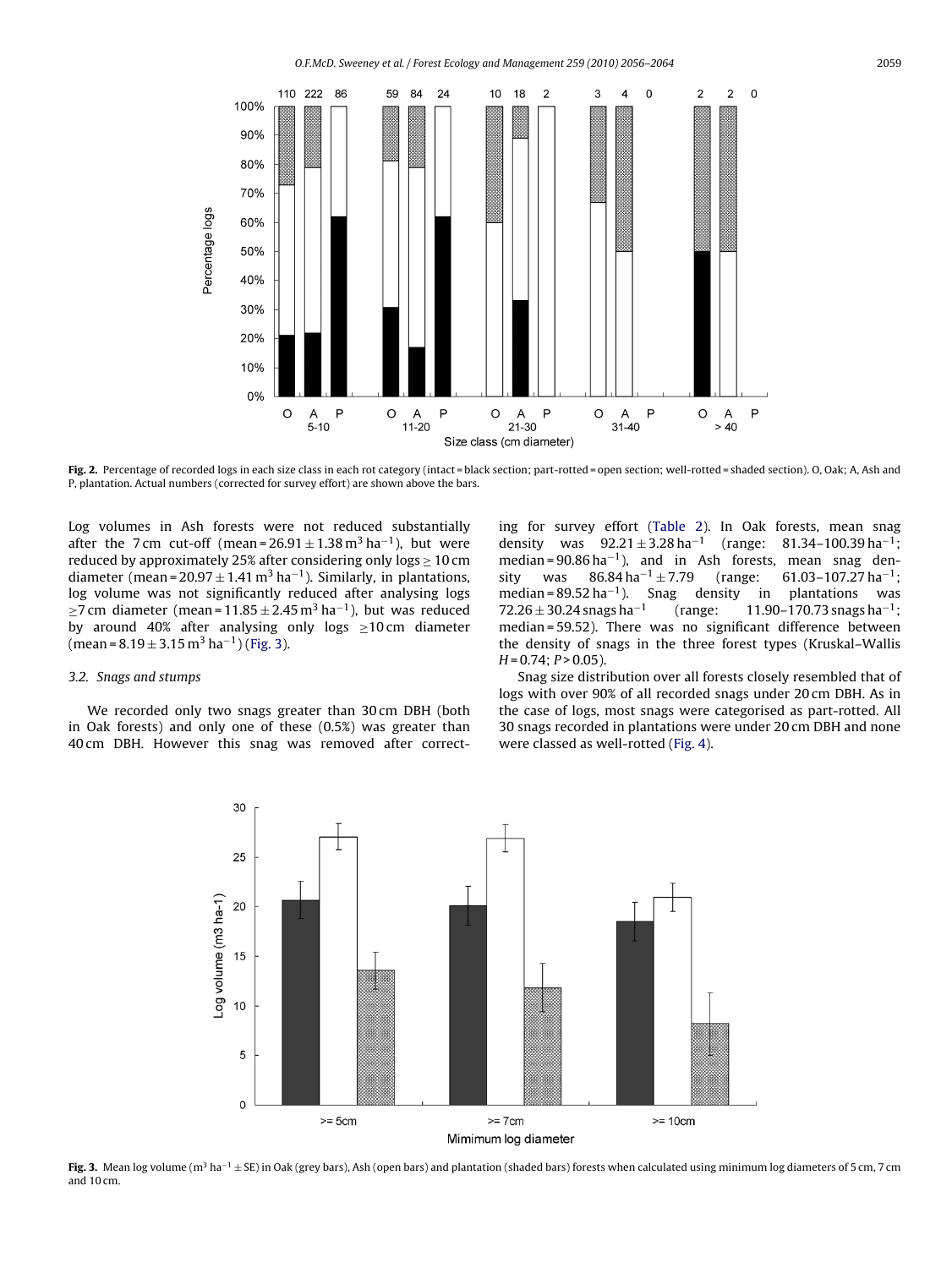<span id="page-4-0"></span>

**Fig. 4.** Percentage of recorded snags in each size class in each rot category (intact = black section; part-rotted = open section; well-rotted = shaded section). O, Oak; A, Ash and P, plantation. Actual numbers are shown above the bars. After correcting for survey effort, there were no snags >40 cm recorded.

#### **Table 2**

Size distribution of recorded logs and snags in Oak, Ash and plantation forests after correcting for survey effort. Size of logs is expressed as cm diameter while snags are cm DBH.

| Size class | Forest type |          |        |          |            |          |
|------------|-------------|----------|--------|----------|------------|----------|
|            | Oak         |          | Ash    |          | Plantation |          |
|            | % Logs      | % Snags  | % Logs | % Snags  | % Logs     | % Snags  |
| $5 - 10$   | 57          | 61       | 66     | 46       | 69         | 70       |
| $11 - 20$  | 35          | 32       | 26     | 45       | 21         | 30       |
| $21 - 30$  | 6           | 6        | 6      | 9        | 9          | $\Omega$ |
| $31 - 40$  |             |          |        | $\Omega$ |            | $\Omega$ |
| >40        |             | $\Omega$ | $<$ 1  | $\Omega$ | $\Omega$   | 0        |

Mean stump volume in plantations was  $25.40 \pm 5.16$  m<sup>3</sup> ha<sup>-1</sup> (range: 14.32–42.61 m<sup>3</sup> ha<sup>-1</sup>), in Oak forests mean stump volume was  $6.07 \pm 2.71$  m<sup>3</sup> (range: 4.33–8.01 m<sup>3</sup> ha<sup>-1</sup>) and in Ash forests, the mean stump volume was  $7.90 \pm 3.52$  m<sup>3</sup> ha<sup>-1</sup> (range: 4.66–11.34 m<sup>3</sup> ha<sup>-1</sup>). There was a significant difference in volume of dead wood contained in stumps in the three forest types  $(F_{2, 14} = 12.00, P < 0.01)$ . The stump volume in plantations was significantly higher than that in Oak ( $q = 6.32$ ,  $P < 0.01$ ) or Ash ( $q = 5.72$ ,  $P < 0.01$ ) forests. There was no significant difference in the stump volumes of Oak and Ash forests. The distribution of stumps between the different rot classes in Oak and Ash forests was similar, with most classed as part-rotted. Most stumps in plantation forests were classed as intact (Fig. 5).

# **4. Discussion**

#### 4.1. Native Irish forests in context

The size distribution of logs in Irish native forests resembles that of young-growth and managed forests elsewhere in Europe ([Table 3\),](#page-5-0) with only two large logs (>40 cm diameter) recorded in the entire study. Logs in old-growth forests typically span a wide range of decay states, and have a more even size distribution than those found in this study ([Jonsson, 2000\).](#page-7-0) Developing old-growth conditions incorporating high CWD volumes, large logs and large snags will take a long time in Irish forests in the absence of intervention [\(Siitonen et al., 2000; Vandekerkhove et al., 2009\).](#page-8-0) Large living trees are a prerequisite for large logs and snags, and these are scarce in Irish forests (Coote et al., unpublished data). In terms of CWD volume, Irish forests also fall well below the normal range for old-growth forests. This is partly a consequence of the low numbers of large-diameter dead logs which contain large volumes of dead wood, but may also be a consequence of Ireland's mild, damp climate which likely results in rapid decomposition of dead wood.

The high density of small snags that we recorded may be the result of stem mortality due to competition. Old-growth forests are characterised by having a lower density of snags than found in this study, but with a larger DBH ([Nilsson et al., 2002\).](#page-7-0) One study recorded 60% of snags to be over 30 cm DBH [\(Jonsson, 2000\),](#page-7-0) while the prevalence of such snags in Irish forests is just 1%.

We found that the mean volume of dead wood contained in stumps in native forests was 20–30% of that contained in logs, which is partially a consequence of the low numbers of largediameter logs. The absence of large-diameter fallen logs and the high numbers of stumps and small DBH snags may be a reflection of



**Fig. 5.** Percentage of recorded stumps in each forest type in each rot category (intact = black section; part-rotted = open section; well-rotted = shaded section) in native and plantation forests. Actual numbers are shown above the bars.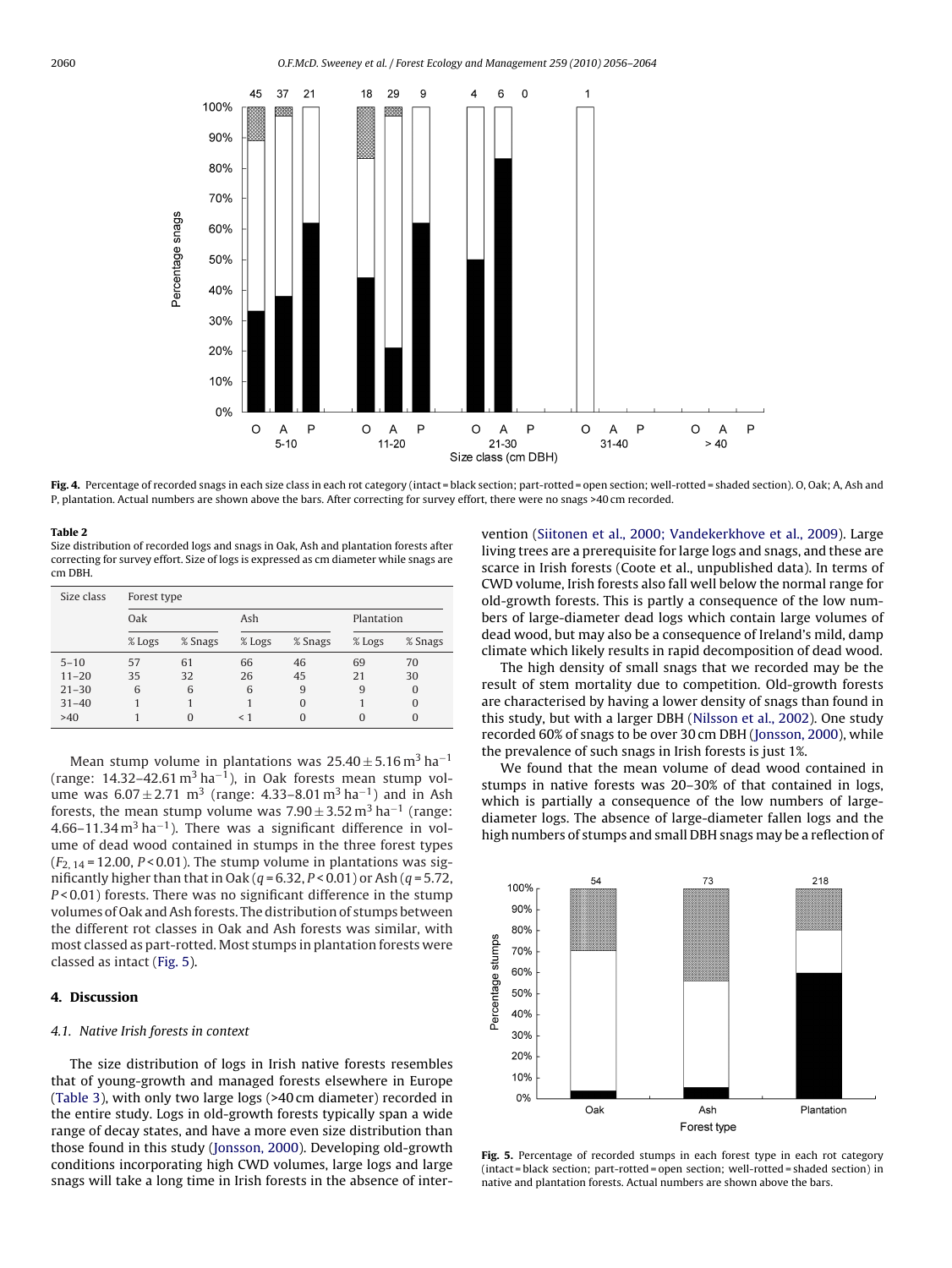# <span id="page-5-0"></span>**Table 3**

| Reference                    | Location             | Forest type                      | CWD volume                    | Large logs                                                      | Snag density                            | Large snags                    |
|------------------------------|----------------------|----------------------------------|-------------------------------|-----------------------------------------------------------------|-----------------------------------------|--------------------------------|
| Green and Peterken (1997)    | Great Britain        | Old-growth                       | $15 - 113$                    | 0-60% CWD                                                       |                                         |                                |
|                              |                      | Young-growth                     | $11 - 26$                     | 0-20% CWD                                                       |                                         |                                |
|                              |                      | Managed                          | $4 - 12$                      | $>40$ cm: 0                                                     |                                         |                                |
|                              |                      | Common                           | 15                            | $>40$ cm: 0                                                     |                                         |                                |
|                              |                      | Plantation                       | $3 - 20$                      | $>40$ cm: 0                                                     |                                         |                                |
| Hodge and Peterken (1998)    | Great Britain        | Plantation                       | $4 - 20$                      |                                                                 |                                         |                                |
| Kirby et al. (1998)          | Great Britain        | Unmanaged                        | $0.3 - 139$                   |                                                                 | $<$ 50 ha $^{-1}$                       |                                |
|                              | Australia            |                                  | 342                           |                                                                 |                                         |                                |
| Lindenmayer et al. (1999)    |                      | Regeneration<br>Regrowth         | 309                           |                                                                 |                                         |                                |
|                              |                      | Mature                           | 393                           |                                                                 |                                         |                                |
|                              |                      | Old-growth                       | 375                           |                                                                 |                                         |                                |
|                              |                      |                                  |                               |                                                                 |                                         |                                |
| McGee et al. (1999)          | <b>USA</b>           | Old-growth                       | 137                           | >50 cm 17% CWD                                                  | $60$ ha <sup>-1</sup>                   | >50 cm 30%                     |
|                              |                      | Partially cut                    | 60                            | >50 cm 8% CWD                                                   | $43$ ha <sup>-1</sup>                   | $>50$ cm $0$                   |
|                              |                      | Even aged                        | 59                            | >50 cm 3% CWD                                                   | $96$ ha <sup>-1</sup> (all <10 cm)      | $>50$ cm <1%                   |
| Fridman and Walheim (2000)   | Sweden               | Managed                          | 4.5 (>10 cm diam.)            |                                                                 |                                         |                                |
| Greif and Archibold (2000)   | Canada               | Timber productive                |                               |                                                                 | $55 - 440$ ha <sup>-1</sup>             | >21 cm 5%. DBH increased       |
|                              |                      |                                  |                               |                                                                 |                                         | as stands aged                 |
| Jonsson (2000)               | Sweden               | Old-growth                       | $17 - 65$                     |                                                                 |                                         | 60% > 30 cm DBH                |
| <b>Runkle (2000)</b>         | <b>USA</b>           | Old-growth                       |                               |                                                                 | $15 - 18$ ha <sup><math>-1</math></sup> |                                |
| Siitonen et al. (2000)       | Finland              | Old-growth                       | 110                           |                                                                 |                                         | Large (30-40 cm) snags         |
|                              |                      |                                  |                               |                                                                 |                                         | 25-30 times more common        |
|                              |                      |                                  |                               |                                                                 |                                         | than in other forest types     |
|                              |                      | Over-mature (managed)            | 17                            |                                                                 |                                         |                                |
|                              |                      | Mature (managed)                 | 11                            |                                                                 |                                         |                                |
| Siitonen (2001)              | Fennoscandia         | Old-growth (northern)            | 50-80 (spruce) 70 (pine)      |                                                                 |                                         |                                |
|                              |                      | Old-growth (middle and southern) | 90-120 (spruce) 60-120 (pine) |                                                                 |                                         |                                |
|                              |                      | Managed                          | $2 - 10$                      |                                                                 |                                         |                                |
| <b>Bobiec (2002)</b>         | Poland               | Developing                       | $97 - 241$                    |                                                                 |                                         |                                |
|                              |                      | Old-growth                       | $84 - 157$                    |                                                                 |                                         |                                |
| Mountford (2002)             | France               | 'Near natural'                   | 160                           |                                                                 |                                         |                                |
| Nilsson et al. (2002)        | Europe (3 countries) | Old-growth                       |                               | $>$ 40 cm 10–30 ha <sup>-1</sup> $>$ 70 cm 1–2 ha <sup>-1</sup> | $<$ 20 cm 5-93 ha <sup>-1</sup>         | $>40$ cm 0-28 ha <sup>-1</sup> |
|                              |                      |                                  |                               |                                                                 |                                         | $>50$ cm 0-14 ha <sup>-1</sup> |
|                              |                      |                                  |                               |                                                                 |                                         | $>70$ cm 0-8 ha <sup>-1</sup>  |
| Humphrey et al. (2003)       | UK                   | Plantation                       | 23                            |                                                                 |                                         |                                |
| Marage and Lemperiere (2005) | France               | Ancient (managed)                |                               |                                                                 | 7.5-27.5 cm: 21 ha <sup>-1</sup>        |                                |
|                              |                      |                                  |                               |                                                                 | 28-42.5 cm: $5$ ha <sup>-1</sup>        |                                |
|                              |                      |                                  |                               |                                                                 | 43-62.5 cm: 3.6 ha <sup>-1</sup>        |                                |
|                              |                      | Ancient (unmanaged)              |                               |                                                                 | 7.5-27.5 cm: 17 ha <sup>-1</sup>        |                                |
|                              |                      |                                  |                               |                                                                 | 28-42.5 cm: $12$ ha <sup>-1</sup>       |                                |
|                              |                      |                                  |                               |                                                                 | 43-62.5 cm: 8 ha <sup>-1</sup>          |                                |
|                              |                      |                                  |                               |                                                                 | $>62.5$ cm: 10 ha <sup>-1</sup>         |                                |
| Debeljak (2006)              | Slovenia             | Old-growth                       | 248-626                       |                                                                 |                                         |                                |
|                              |                      | Managed                          | $41 - 67$                     |                                                                 |                                         |                                |
| Forest Service (2007)        | Ireland              | Plantation                       | 11.2 ( $\geq$ 7 cm diam.)     |                                                                 |                                         |                                |
| Pfeil et al. (2007)          | <b>USA</b>           | Old-growth                       | Mean 85                       |                                                                 |                                         |                                |
| Atici et al. (2008)          | Turkey               | Managed                          | $10$ ( $>10$ cm diam.)        |                                                                 |                                         |                                |
|                              | Ireland              | Plantation                       | $9 - 19$                      | Absent                                                          | $8-140$ ha <sup>-1</sup>                | Absent                         |
| This study                   |                      |                                  |                               |                                                                 |                                         |                                |
|                              |                      | Native                           | $5 - 59$                      | >30 cm, <1% recorded logs                                       | $0 - 175$ ha <sup>-1</sup>              | >30 cm, 1% recorded snags      |

Studies quantifying dead wood levels in various forest types and geographical locations. CWD volumes are expressed as m<sup>3</sup> ha<sup>-1</sup>, size of large logs is expressed as cm diameter and size of snags as cm DBH. Unless otherwis all studies recorded CWD ≥5 cm diameter.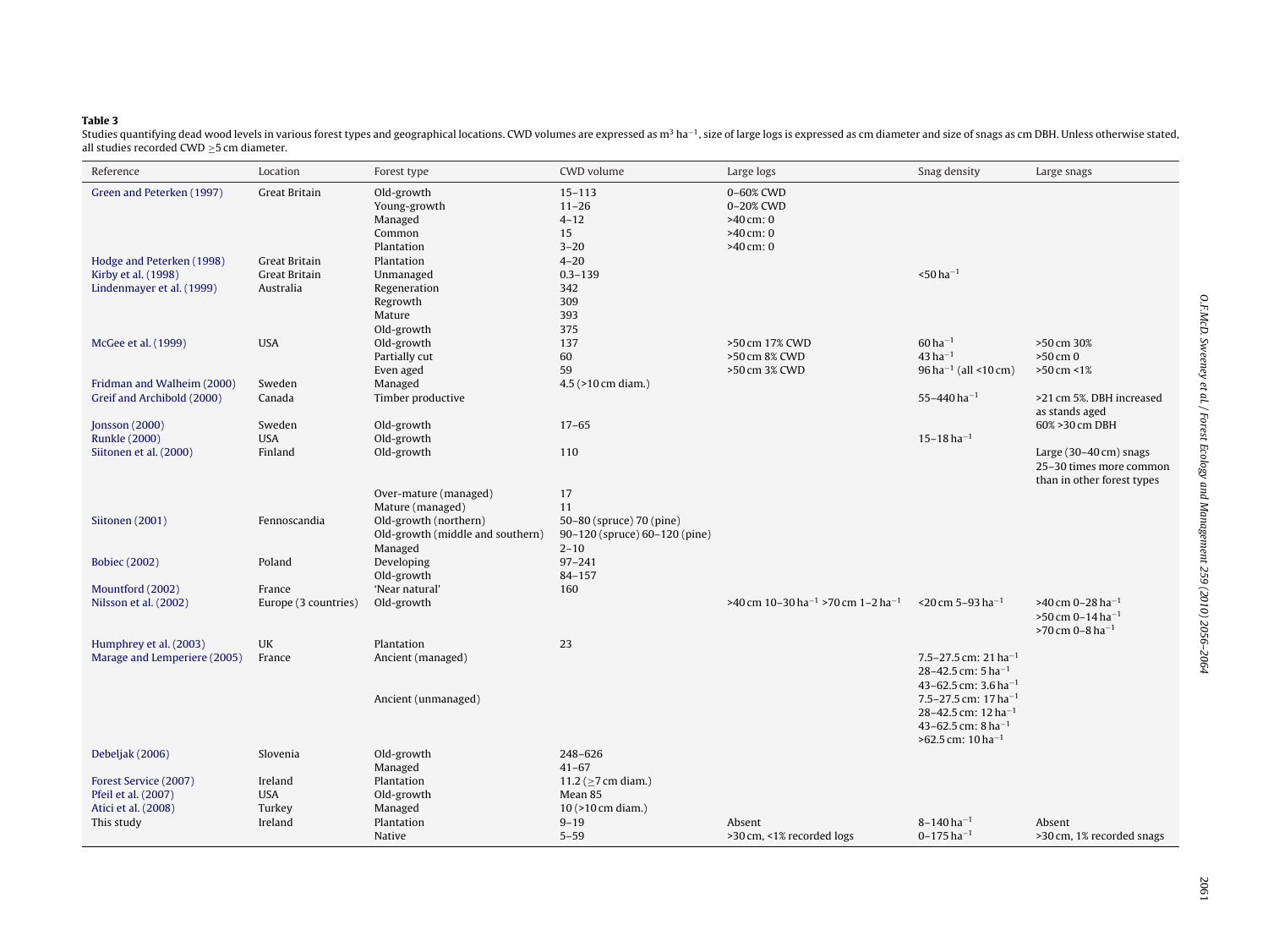historical forest management which has resulted in a size distribution of dead wood more closely resembling young forests. Stumps do not appear to be the result of timber harvesting as they are not only generally small in diameter, but are frequently birch (Betula spp.) which is a pioneer tree and not widely used in Ireland for timber [\(O'Connor, 2006\).](#page-7-0) Therefore it seems likely that most stumps are a result of natural succession and stem competition.

#### 4.2. Dead wood in plantations

Managed forests typically contain less CWD than unmanaged forests [\(Kirby et al., 1998; Siitonen et al., 2000; Bobiec, 2002\).](#page-7-0) We found that log volume in managed plantations decreased considerably when we used a larger ( $\geq 10$  cm) minimum log diameter, which indicates that dead wood in plantations is largely composed of small diameter timber. Our log volumes, when calculated using a minimum log diameter of 7 cm, are similar to those calculated in an earlier survey of Irish plantations which found CWD volumes of between 5 and 11  $m<sup>3</sup>$  ha<sup>-1</sup> ([Forest Service, 2007\).](#page-7-0)

Current Irish forestry guidelines [\(Forest Service, 2000\) s](#page-7-0)tate that some dead wood should be left in situ after thinning and harvesting, and that foresters should aim to ensure the presence of  $2 \text{ m}^3$  ha<sup>-1</sup> of CWD (snags or logs) following thinning, and  $5 \text{ m}^3$  ha $^{-1}$  following final harvesting. Thinning is routinely carried out in plantations in the Republic of Ireland (where all plantation forests were located) to promote the growth of remaining trees, and some of the smaller diameter thinnings may be left through biodiversity considerations. Such timber accounted for a large proportion of logs in some plantations. According to our results, many Irish plantations may exceed the dead wood volume guidelines, but the guidelines are low and more ambitious targets would be desirable.

One plantation study site was not included in the analysis because it contained a large number of wind-thrown trees. This plantation contained log volumes higher than most native forests  $(\sim 50 \,\mathrm{m}^3 \,\mathrm{ha}^{-1})$ , illustrating the potential for increasing dead wood volumes in plantations by leaving wind-thrown trees in situ. High volumes of CWD in plantations in Great Britain have also been attributed to wind-throw and self-thinning ([Humphrey et al.,](#page-7-0) [2003\).](#page-7-0) However, such log volumes are not typical of plantations in Ireland, and mature downed trees are commonly processed and extracted for timber, not left on site as dead wood.

Plantations in this study contained a larger volume of dead wood in stumps than in logs. The higher stump volume in our study was probably due to the fact that all forests were in their second rotation and some stumps still persist from when the sites were last harvested. The large number of intact stumps recorded suggests that recent thinning further increased stump density. Our findings suggest that stumps are an important source of dead wood in plantations and that the value of this resource for some saproxylic species may increase as sites enter later rotations and stumps enter more advanced stages of decay.

# 4.3. Influence of past management

In Ireland, as in Great Britain, primeval forests do not exist. The survival of many forest patches throughout times of intense human pressure on land, such as during the Irish famine that began in 1845, was due to the utility of these forests for coppice and timber production ([Rackham, 1995\).](#page-8-0) Coppice was taken from the understorey, and timber from large Oak 'standards' which grew through several coppice cycles. Four of our forests are known to have undergone past management (one was planted in the 1700s, probably for wood production) but it is likely that others also underwent some form of management. Therefore, even in the unlikely event that an area in Ireland has been under continuous forest cover for hundreds of years, the present-day forest may not possess old-growth

features such as large-diameter trees due to historical exploitation [\(Rackham, 1995\).](#page-8-0) This is illustrated by one of our study sites which is thought to have been last felled for timber and coppice ca. 1920 ([Rackham, 1995\),](#page-8-0) although pollen data indicates that the area may have been forested for 3000 years [\(Budd, 1998\).](#page-7-0) The low frequency of large-diameter logs in Irish forests may therefore be attributable to the historical removal of such timber from managed forests before it could be deposited as dead wood. The fact that most forests used for timber production would have had Oak standards may explain the slightly higher dead wood volumes found forests with a high proportion of Ash, as this species was not as highly valued for timber.

### 4.4. Future management recommendations

Because many existing forest patches in Ireland are now managed for conservation and recreation purposes, an opportunity exists to increase dead wood levels for the benefit of biodiversity. One of our study sites is subject to a management plan which involves resuming coppicing in the forest. This site was one of the few in which large-diameter dead wood was encountered, and because the large Oak standards present are not included in the management plan, they may continue to deposit large-diameter dead wood following branch death or storm damage.

Dead wood levels in Irish forests are low even compared to those in Great Britain which has also experienced extensive forest clearance [\(Rackham, 2006\).](#page-8-0) According to the dead wood categories proposed by [Kirby et al. \(1998\)](#page-7-0) for use in British forests, most Irish native forests and plantations would be classed as low or medium in terms of CWD levels, snag density and snag size. However, these proposed categories do not take account of the requirements of dead wood flora and fauna and are based on current variation in dead wood levels.

Despite a lack of published research on saproxylic flora and fauna in Ireland, at least 600 species of invertebrates are known to utilise dead wood and many are rare or localised in the country, particularly some Staphylinidae species [\(Alexander, 2002\).](#page-7-0) Historical forest clearance and loss of CWD and mature trees; a decrease in pine in the landscape; changes to forest disturbance regimes and climate change may all have contributed to the extinction of several species of forest beetle in Ireland, including some that are presently relatively common in Britain ([Whitehouse, 2006\).](#page-8-0) Saproxylic beetles are often poor dispersers ([Grove, 2002\),](#page-7-0) and recolonisation by many of these species is likely to take a long time as source populations are distant, though the original post-glacial colonisation of Ireland by such species suggests that it is not impossible [\(Whitehouse, 2006\).](#page-8-0) In any case, a diverse range of dead wood habitats are utilised by current saproxylic fauna ([Alexander, 2002\) a](#page-7-0)nd so management should aim to ensure a mix of dead wood types and to ensure that some dead wood is sun-exposed [\(Lindhe et al.,](#page-7-0) [2005\).](#page-7-0)

Due to the lack of knowledge of the saproxylic flora and fauna of either native or plantation forests, it is difficult to suggest meaningful dead wood targets. However, large logs host many species of saproxylic fungi ([Lindhe et al., 2004\)](#page-7-0) due to the variety of microhabitats and slow decomposition rates they exhibit ([Grove, 2002\).](#page-7-0) Increasing the prevalence of such logs should therefore be one of the primary targets for management of dead wood in Irish forests. Snags are also important nesting and foraging sites for woodpeckers ([Smith, 1997\),](#page-8-0) and the lack of large-diameter snags in Irish forests may have implications for the recolonisation of Ireland by the great spotted woodpecker (Dendrocopos major), which is known to have bred successfully in several locations in Ireland in 2009 [\(Coombes, 2009\).](#page-7-0) Felling unwanted non-native tree species and importing large logs grown elsewhere are two methods to increase large-diameter dead wood in forests over a short space of time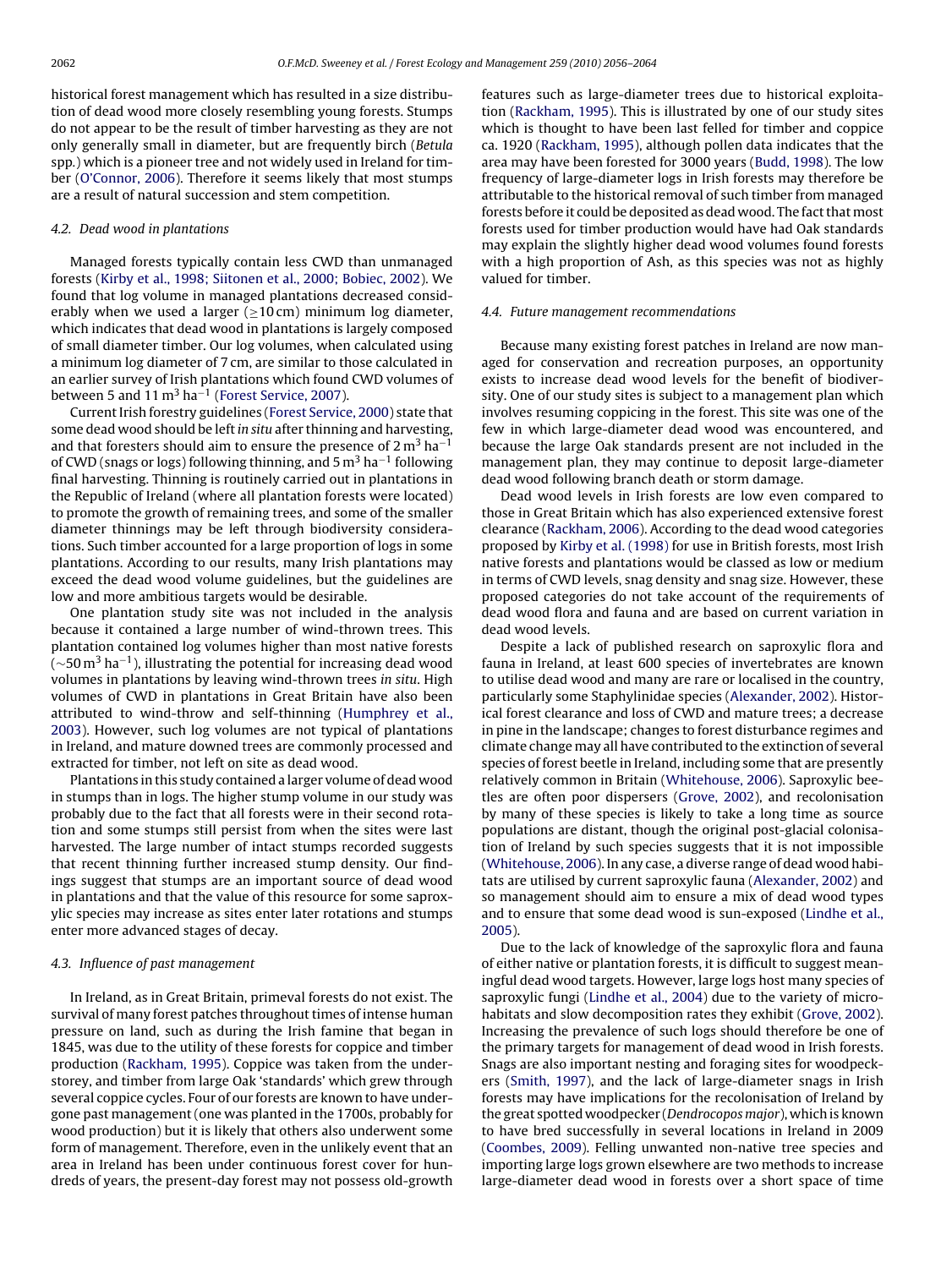<span id="page-7-0"></span>([Speight, 1989\).](#page-8-0) In the absence of timber extraction, this would be augmented over time by natural processes which would ensure the deposition of dead wood in a variety of decay states ([Similä et al.,](#page-8-0) [2003\).](#page-8-0)

Plantation forests currently meet the forestry guidelines in terms of recommended dead wood volumes. However, most of this dead wood is in the form of small diameter timber, and large logs and snags are even scarcer in plantations than in native forests. Forestry guidelines state that some over-mature trees should be retained following harvesting (Forest Service, 2000), but such trees remain rare in plantations. Stricter adherence to these recommendations would help to ensure the long-term development of large-diameter dead wood. These trees should be as large as possible to increase the potential for deposition of large-diameter CWD ([Similä et al., 2003\).](#page-8-0) Ideally, some large-diameter logs should also be left post harvesting to complement the large amounts of brash typically left following clearfelling.

## **5. Conclusions**

There is a striking paucity of large-diameter logs and snags in Irish forests. Because of their importance to dead wood flora and fauna, managers should consider accelerating the accumulation of these features, although more work is required in Ireland to determine the richness and degree of specialisation of the saproxylic flora and fauna. The volume of logs in Irish plantations is between 40 and 50% that in native forests and both forest types contain considerably lower log volumes than old-growth forests in other parts of the world. Low log volumes and small snags in Irish native forests are likely due to a history of extensive deforestation and exploitation of forests for wood resources. As a result, replicating old-growth dead wood conditions in Irish native forests may be unrealistic in the short term.

#### **Acknowledgements**

This project was funded by COFORD under the National Development Plan 2007–2013. Thanks to Coillte Teoranta, the Forest Service of Northern Ireland, the National Parks and Wildlife Service and the National Trust for access to forests. Various other private landowners also kindly permitted access to forests on their land. Nicole Irons and James Hurley provided valuable help in the field, Dr Fraser Mitchell made helpful comments on the original manuscript and Pat Neville of Coillte clarified some policy queries we had. Finally, two anonymous referees made several suggestions which greatly improved the paper.

#### **References**

- Alexander, K.N.A., 2002. Research Report number 467: The invertebrates of living and decaying timber in Britain & Ireland. A provisional annotated checklist. English Nature, Peterborough.
- Atici, E., Colak, A.H., Rotherham, I.D., 2008. Coarse dead wood volume of managed Oriental Beech (Fagus orientalis Lipsky) in Turkey. Investigacion Agraria-Sistemas Y Recursos Forestales 17, 216–227.
- Bobiec, A., 2002. Living stands and dead wood in the Bialowieza forest: suggestions for restoration management. Forest Ecology and Management 165, 125–140.
- Budd, R.G., 1998. St. John's Wood, Co. Roscommon and the Archaeology of Irish Woodland. Department of Archaeology, University College Cork.
- Cole, E.E., Mitchell, F.J.G., 2003. Human impact on the Irish landscape during the late Holocene inferred from palynological studies at three peatland sites. The Holocene 13, 507–515.
- Coombes, R.H., 2009. Woodpeckers move in. In: Wings.
- Davies, Z., Tyler, C., Stewart, G., Pullin, A., 2008. Are current management recommendations for saproxylic invertebrates effective? A systematic review. Biodiversity and Conservation 17, 209–234.
- Debeljak, M., 2006. Coarse woody debris in virgin and managed forest. Ecological Indicators 6, 733–742.
- Djupström, L.B., Weslien, J., Schroeder, L.M., 2008. Dead wood and saproxylic beetles in set-aside and non set-aside forests in a boreal region. Forest Ecology and Management 255, 3340–3350.
- Forest Service, 2000. Forest Biodiversity Guidelines. Forest Service, Johnstown Castle Estate, Co, Wexford.
- Forest Service, 2007. National Forest Inventory—Republic of Ireland. Forest Service, Johnstown Castle Estate, Co, Wexford.
- Fossitt, J.A., 2000. A Guide to the Habitats of Ireland. The Heritage Council.
- Fridman, J., Walheim, M., 2000. Amount, structure, and dynamics of dead wood on managed forestland in Sweden. Forest Ecology and Management 131, 23–36.
- Green, P., Peterken, G.F., 1997. Variation in the amount of dead wood in the woodlands of the Lower Wye Valley, UK in relation to the intensity of management. Forest Ecology and Management 98, 229–238.
- Greif, G.E., Archibold, O.W., 2000. Standing-dead tree component of the boreal forest in central Saskatchewan. Forest Ecology and Management 131, 37–46.
- Grove, S.J., 2002. Saproxylic insect ecology and the sustainable management of forests. Annual Review of Ecology and Systematics 33, 1–23.
- Hafner, S.D., Groffman, P.M., 2005. Soil nitrogen cycling under litter and coarse woody debris in a mixed forest in New York State. Soil Biology and Biochemistry 37, 2159–2162.
- Hjältén, J., Johansson, T., Alinvi, O., Danell, K., Ball, J.P., Pettersson, R., Gibb, H., Hilszczanski, J., 2007. The importance of substrate type, shading and scorching for the attractiveness of dead wood to saproxylic beetles. Basic and Applied Ecology 8, 364–376.
- Hodge, S.J., Peterken, G.F., 1998. Deadwood in British forests: priorities and a strategy. Forestry 71, 99–112.
- Hottola, J., Siitonen, J., 2008. Significance of woodland key habitats for polypore diversity and red-listed species in boreal forests. Biodiversity and Conservation 17, 2559–2577.
- Humphrey, J.W., Ferris, F., Quine, C.P., 2003. Biodiversity in Britain's Planted Forests. Foresty Commission, Edinburgh.
- Jonsell, M., Weslien, J., 2003. Felled or standing retained wood—it makes a difference for saproxylic beetles. Forest Ecology and Management 175, 425–435.
- Jonsell, M., Weslien, J., Ehnström, B., 1998. Substrate requirements of red-listed saproxylic invertebrates in Sweden. Biodiversity and Conservation 7, 749–764. Jonsson, B.G., 2000. Availability of coarse woody debris in a Boreal old-growth Picea
- abies forest. Journal of Vegetation Science 11, 51–56. Kappes, H., 2006. Relations between forest management and slug assemblages (Gas-
- tropoda) of deciduous regrowth forests. Forest Ecology and Management 237,  $450 - 457$
- Kappes, H., Catalano, C., Topp, W., 2007. Coarse woody debris ameliorates chemical and biotic soil parameters of acidified broad-leaved forests. Applied Soil Ecology 36, 190–198.
- Kennedy, P.G., Quinn, T., 2001. Understory plant establishment on old-growth stumps and the forest floor in western Washington. Forest Ecology and Management 154, 193–200.
- Kirby, K.J., Reid, C.M., Thomas, R.C., Goldsmith, F.B., 1998. Preliminary estimates of fallen dead wood and standing dead trees in managed and unmanaged forests in Britain. Journal of Applied Ecology 35, 148–155.
- Lindenmayer, D.B., Incoll, R.D., Cunningham, R.B., Donnelly, C.F., 1999. Attributes of logs on the floor of Australian Mountain Ash (Eucalyptus regnans) forests of different ages. Forest Ecology and Management 123, 195–203.
- Lindhe, A., Åsenblad, N., Toresson, H.-G., 2004. Cut logs and high stumps of spruce, birch, aspen and oak—nine years of saproxylic fungi succession. Biological Conservation 119, 443–454.
- Lindhe, A., Lindelöw, Å., 2004. Cut high stumps of spruce, birch, aspen and oak as breeding substrates for saproxylic beetles. Forest Ecology and Management 203, 1–20.
- Lindhe, A., Lindelöw, Å., Åsenblad, N., 2005. Saproxylic beetles in standing dead wood density in relation to substrate sun-exposure and diameter. Biodiversity and Conservation 14, 3033–3053.
- Marage, D., Lemperiere, G., 2005. The management of snags: a comparison in managed and unmanaged ancient forests of the Southern French Alps. Annals of Forest Science 62, 135–142.
- McGee, G.G., Leopold, D.J., Nyland, R.D., 1999. Structural characteristics of oldgrowth, maturing, and partially cut northern hardwood forests. Ecological Applications 9, 1316–1329.
- Mitchell, F.J.G., 1995. The dynamics of Irish post-glacial forests. In: Pilcher, J.R., Mac an tSoir, S. (Eds.), Wood's, Trees and Forests in Ireland. Royal Irish Academy, Dublin.
- Mori, A., Mizumachi, E., 2005. Season and substrate effects on the first-year establishment of current-year seedlings of major conifer species in an old-growth subalpine forest in central Japan. Forest Ecology and Management 210, 461–467.
- Mountford, E.P., 2002. Fallen dead wood levels in the nearnatural beech forest at La Tillaie reserve, Fontainebleau, France. Forestry 75, 203–208.
- Nilsson, S.G., Niklasson, M., Hedin, J., Aronsson, G., Gutowski, J.M., Linder, P., Ljungberg, H., Mikusinski, G., Ranius, T., 2002. Densities of large living and dead trees in old-growth temperate and boreal forests. Forest Ecology and Management 161, 189–204.
- Nordén, B., Ryberg, M., Götmark, F., Olausson, B., 2004b. Relative importance of coarse and fine woody debris for the diversity of wood-inhabiting fungi in temperate broadleaf forests. Biological Conservation 117, 1–10.
- O'Carroll, N., 1984. The forests of Ireland. History Distribution, and Silviculture. Turoe Press, Dublin.
- O'Connor, E., 2006. Progress in the selection and improvement of Irish birch. COFORD Connects, Reproductive Material No. 10.
- Ódor, P., Heilmann-Clausen, J., Christensen, M., Aude, E., van Dort, K.W., Piltaver, A., Siller, I., Veerkamp, M.T., Walleyn, R., Standovár, T., van Hees, A.F.M., Kosec, J., Matocec, N., Kraigher, H., Grebenc, T., 2006. Diversity of dead wood inhab-